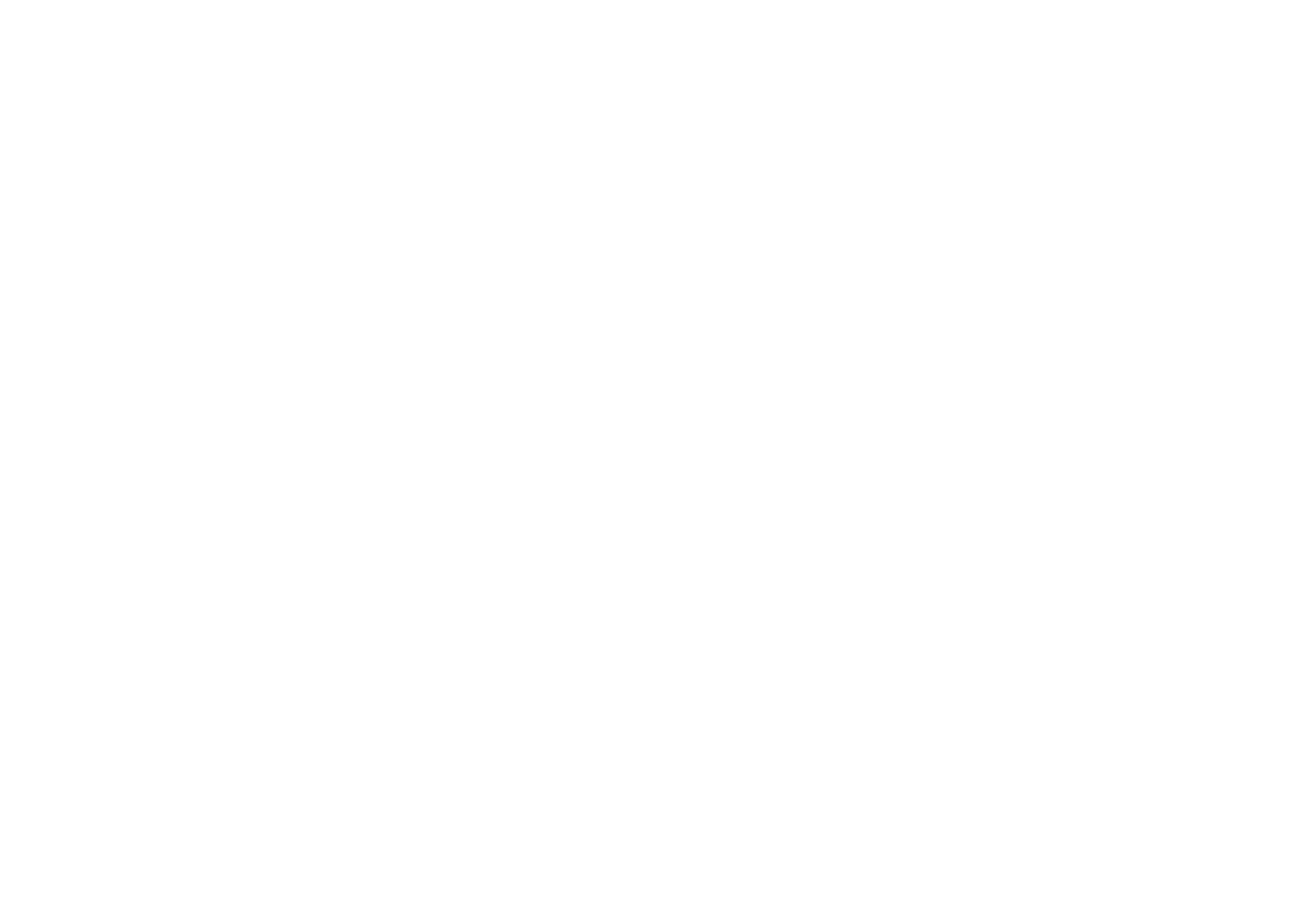## TABLE OF **CONTENTS**

| 03<br><b>INTRODUCTION</b>                   | CORPORATE<br><b>GOVERNANCE</b>                     | <b>DIVIDENDS</b><br>06                                 |
|---------------------------------------------|----------------------------------------------------|--------------------------------------------------------|
| 03<br><b>INCORPORATION</b>                  | PRINCIPAL ACTIVITIES<br>05                         | <b>CORPORATE SOCIAL</b><br>06<br><b>RESPONSIBILITY</b> |
| SHARE CAPITAL STRUCTURE                     | <b>OWNERSHIP OF</b><br>05<br><b>PROPERTY</b>       | <b>KEY HIGHLIGHT OF THE</b><br>06<br><b>PERIOD</b>     |
| <b>SHAREHOLDERS OF</b><br>03<br>THE COMPANY | CAPITAL FROM FOUNDATION<br>05<br>FOR CIVIL SOCIETY | <b>AUDITORS</b><br>06                                  |
| <b>BOARD OF DIRECTORS</b><br>OF FCS TRUST   | <b>INVESTMENTS</b><br>05                           |                                                        |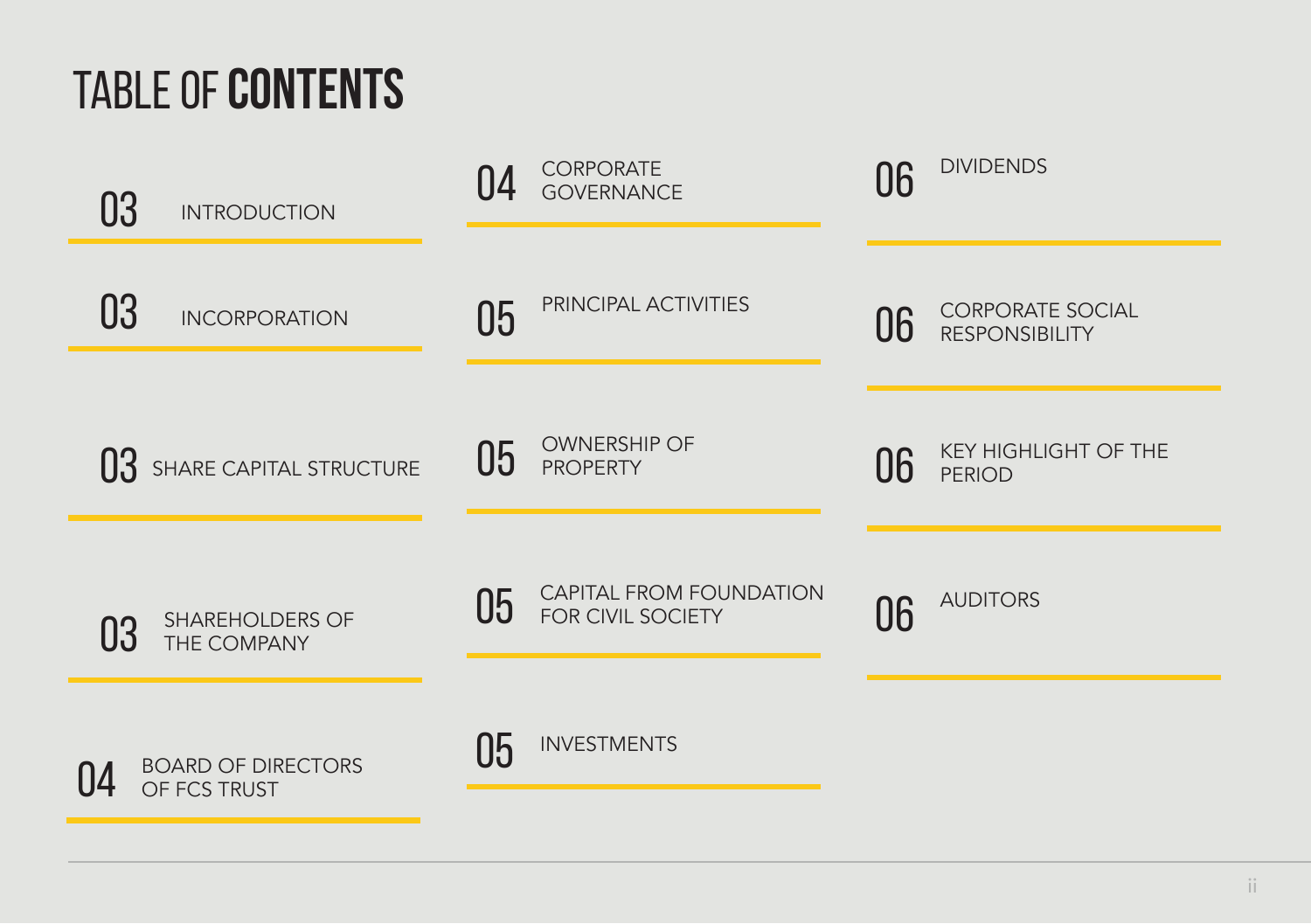## MESSAGE FROM **CHAIRPERSON**



**Dr. Stigmata Tenga CHAIRPERSON** FCS TRUST LIMITED

1

Dear shareholders,

Welcome to the first annual report for FCS TRUST LIMITED. FCS TRUST has officially started its operations from January 2020.

During the year, we have started investing capital received from Foundation for Civil Society in areas that have shown great potential in return with minimum risks despite slow growth in the overall market performance.

In terms of assets, the Uporoto landed property that was previous recorded in the Foundation for Civil Society books of account was officially transferred to FCS TRUST LIMITED. The property has a book value of TZS 1,330,800,000.

We at the Board are committed to promoting transparency as well as fair and timely decision making that carefully considers the interests of our shareholders.

The Board is concerned with the growing threat of COVID-19 and its impact on the performance of FCS TRUST. We will continue to monitor the situation and come up with strategies that will minimize the effects.

Finally, I would like to take this opportunity to thank my fellow Board Member for continuing to volunteer his time and expertise to ensure the realization of the vision for the establishment of FCS TRUST.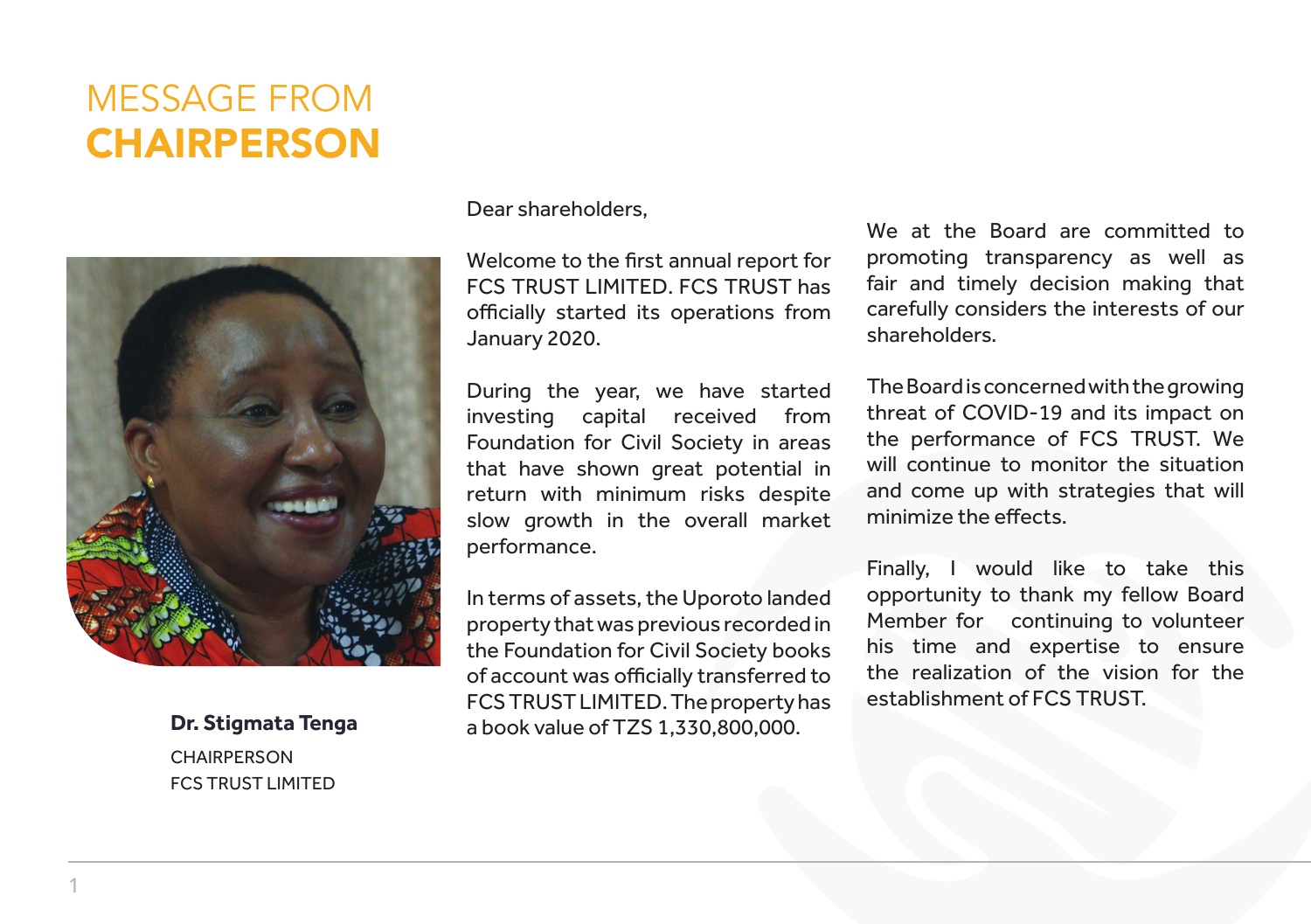### STATEMENT FROM **THE CEO**



**Martha Olotu**  CEO FCS TRUST LIMITED After more than five years of discussions and deliberations at different governance levels, finally in the year 2020, the big dream of operationalization of Foundation for Civil Society's commercial arm came to fruition.

The year 2020 was the year of work by learning. We learned from peers, but more importantly, we made strides in learning what works and what does not work in this new journey that we have commenced.

In the same year, the Board of FCS TRUST LIMITED approved a three-year Business and Investment Plan (2021- 2023) that will be used as a guide by the Secretariat in making informed business and investment decisions.

I would like to take this opportunity to thank Shareholders for having faith to invest in FCS TRUST LIMITED and the Board of Directors of FCS TRUST LIMITED for their continued guidance to the Secretariat.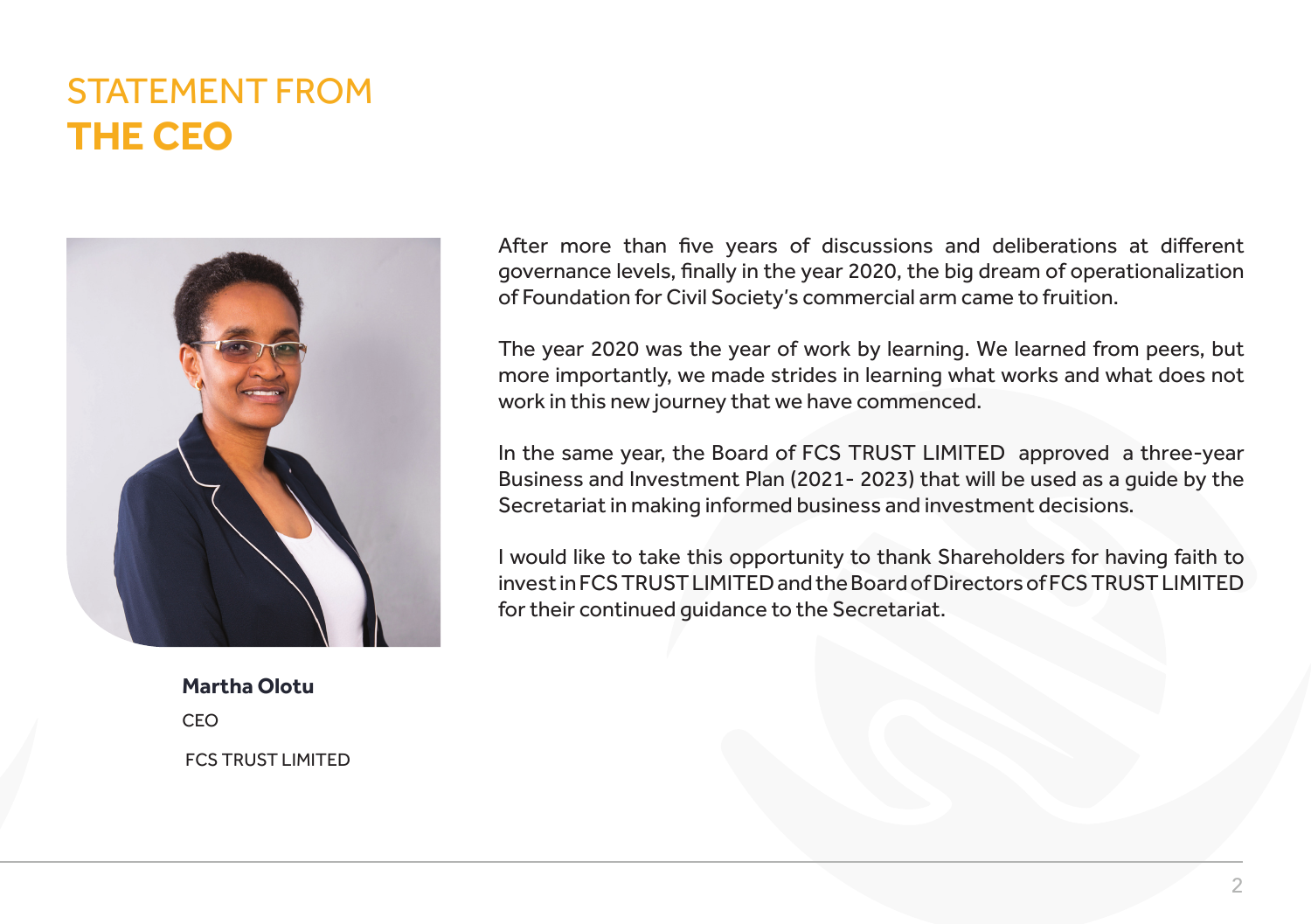#### 1. **INTRODUCTION**

The Board of Directors of FCS TRUST LIMITED have the pleasure to present its report together with the audited financial statements for the year ended 31<sup>st</sup> December, 2020 which discloses the state of affairs of FCS TRUST LIMITED.

#### 2. **INCORPORATION**

FCS TRUST LIMITED was incorporated in June 2019 under the Tanzania Companies Act, 2002 (hereinafter, the Company Act) as a limited liability company.

#### 3. **SHARE CAPITAL STRUCTURE**

FCS TRUST share capital structure for the year 2020 is Tanzanian shillings 100,000,000 divided into 1,000 ordinary shares of TZS 100,000 each.

#### 4. **SHAREHOLDERS OF THE COMPANY**

As at 31<sup>st</sup> December 2020, the shareholders of FCS TRUST were as follows:

| <b>Category</b>              | No of shares | <b>Value of shares</b> | % of holdings |
|------------------------------|--------------|------------------------|---------------|
| Foundation for Civil Society | 999          | 99,900,000             | 99%           |
| Dr. Stigmata Tenga           |              | 100,000                | 1%            |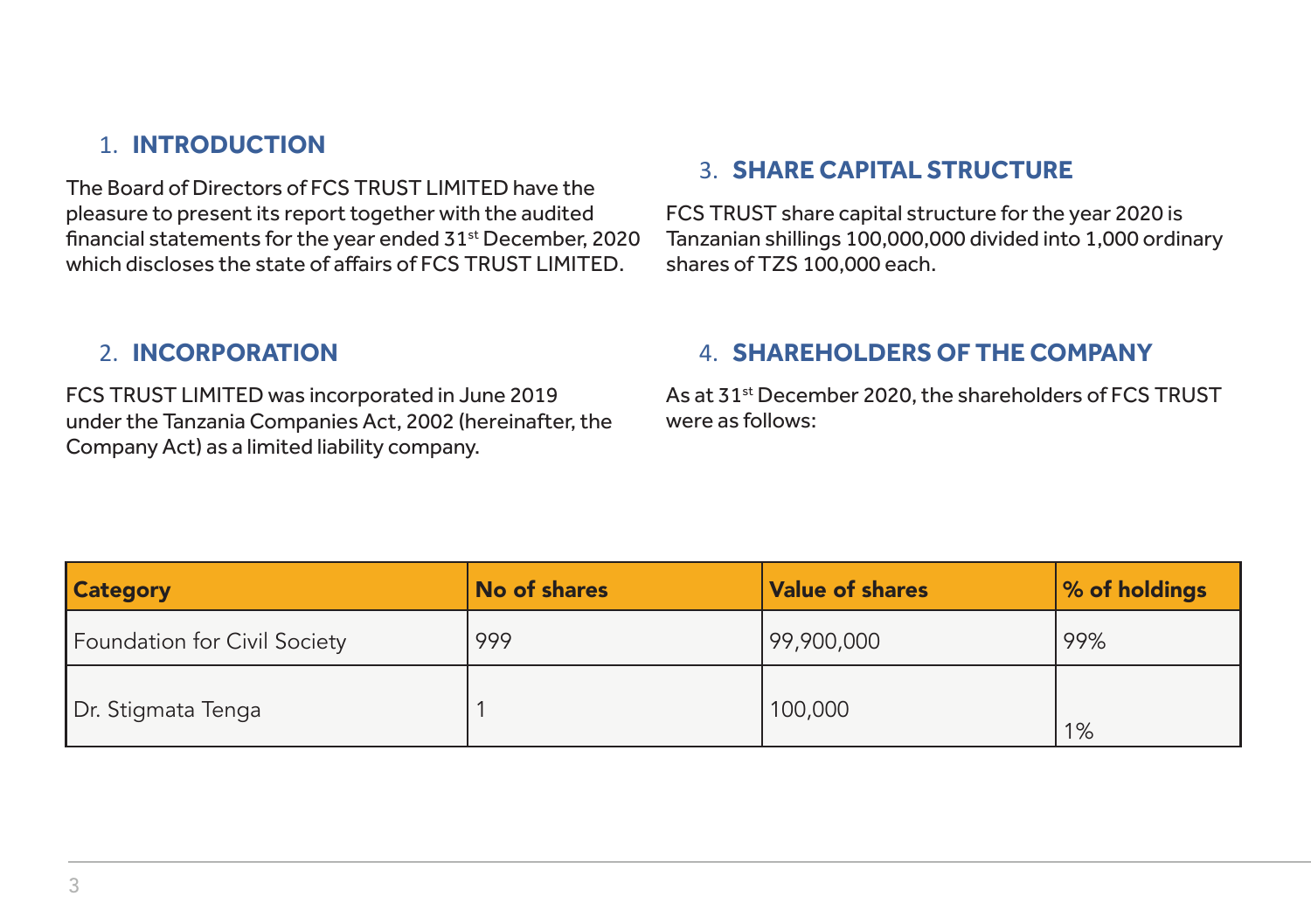#### 5. **BOARD OF DIRECTORS OF FCS TRUST**

The Directors of FCS TRUST who held office during the year and to the date of this report were:

| <b>Name</b>                        | <b>Position</b> | <b>Professional/</b><br><b>Qualification</b> | <b>Nationality</b> | <b>Date of appointment</b> |
|------------------------------------|-----------------|----------------------------------------------|--------------------|----------------------------|
| Dr. Stigmata Tenga                 | Chairperson     | Agricultural<br>Anthropologist               | Tanzanian          | 26/7/2018                  |
| <b>Advocate Francis</b><br>Kiwanga | <b>Director</b> | Advocate                                     | Tanzanian          | 26/7/2018                  |

#### 6. **CORPORATE GOVERNANCE**

The Board has overall responsibility for FCS TRUST including monitoring investments decisions and considering financial matters.

The Board is required to meet at least four times a year. The Board delegates the day to day management of the business to the Chief Executive Officer.

During the year, the Board held four ordinary meetings. The Board meetings held during the year are as summarized below:

| No.            | <b>Name of the Director</b> | <b>Position</b> | <b>Total meeting</b> | <b>Meetings</b><br>attended | Percentage |
|----------------|-----------------------------|-----------------|----------------------|-----------------------------|------------|
| $\vert$ 1      | Dr. Stigmata Tenga          | Chairperson     | 4                    | 4                           | 100%       |
| $\overline{2}$ | Adv. Francis Kiwanga        | <b>Director</b> | 4                    | 4                           | 100%       |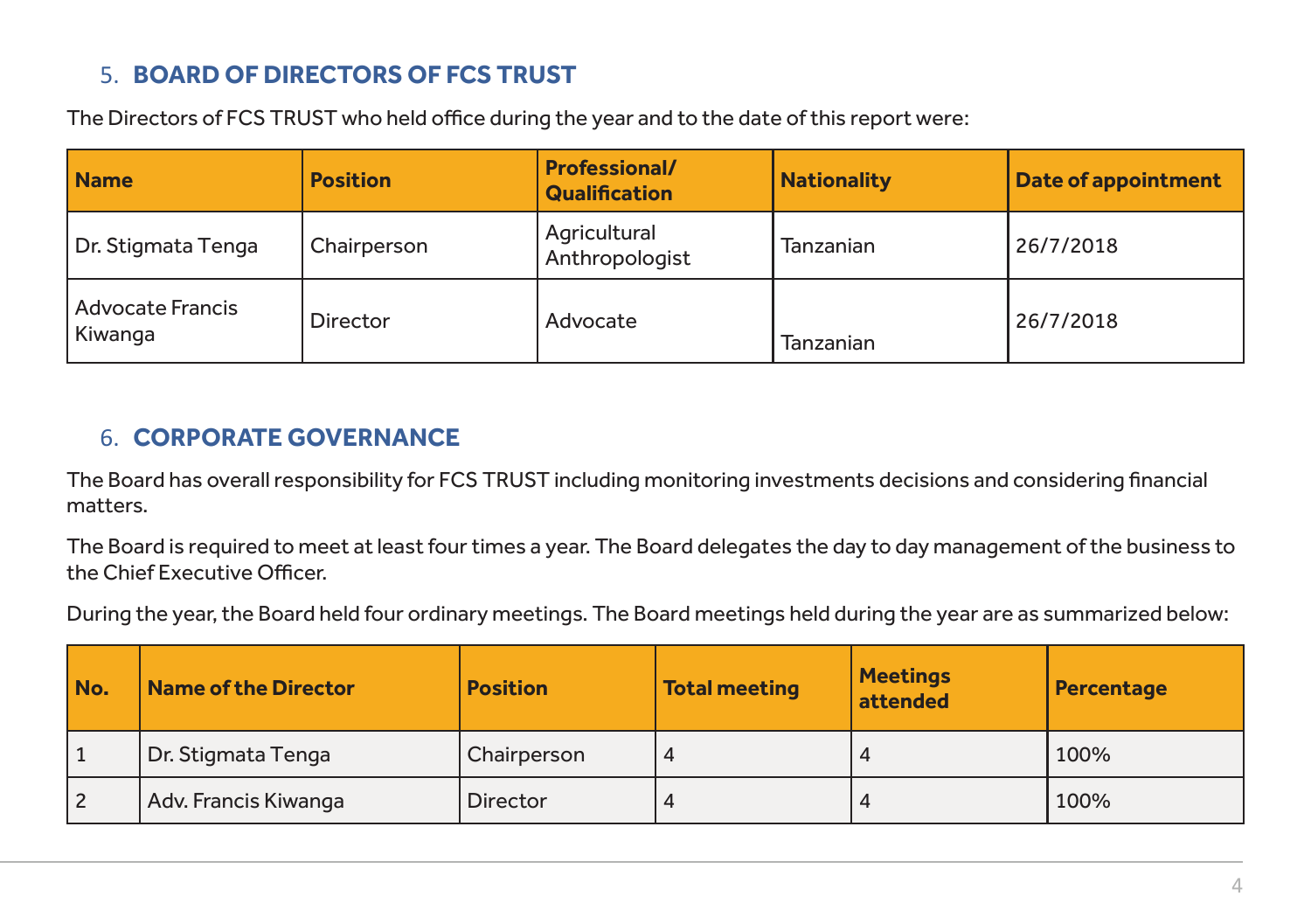#### 7. **PRINCIPAL ACTIVITIES**

Principal activities of FCS TRUST LIMITED are to carry out consultancies in fiscal sponsorship services, institutional and staff development and advisory services to the civil society sector. Development partners, Private Foundations, Social Enterprises, Private sector, Academic institutions, Government Institutions and individual philathropists. FCS TRUST LIMITED also carries out investment in low risk portfolios.

#### 8. **OWNERSHIP OF PROPERTY**

FCS TRUST LIMITED owns a property at Plot No. 54B, Uporoto Street, Kinondoni Municipality in Dar es salaam that was transferred from Foundation for Civil Society.

#### 9. **CAPITAL FROM FOUNDATION FOR CIVIL SOCIETY**

In September 2020, FCS TRUST LIMITED received capital of TZS 350,000,000 from Foundation for Civil Society.

#### 10.**INVESTMENTS**

In October 2020, FCS TRUST LIMITED's Board made a decision to invest TZS 250,000,000 with Liquid Fund Unit Trust Scheme (UKWASI FUND) managed by UTT Asset Management and Investor Services PLC for a span of one year at an annual return of 12% to 14% net of tax.

In order to allow diversification and to minimize investment risks, TZS 100,000,000 will be invested with CRDB Bank as a fixed deposit for a one year term in 2021 at a rate of 8%.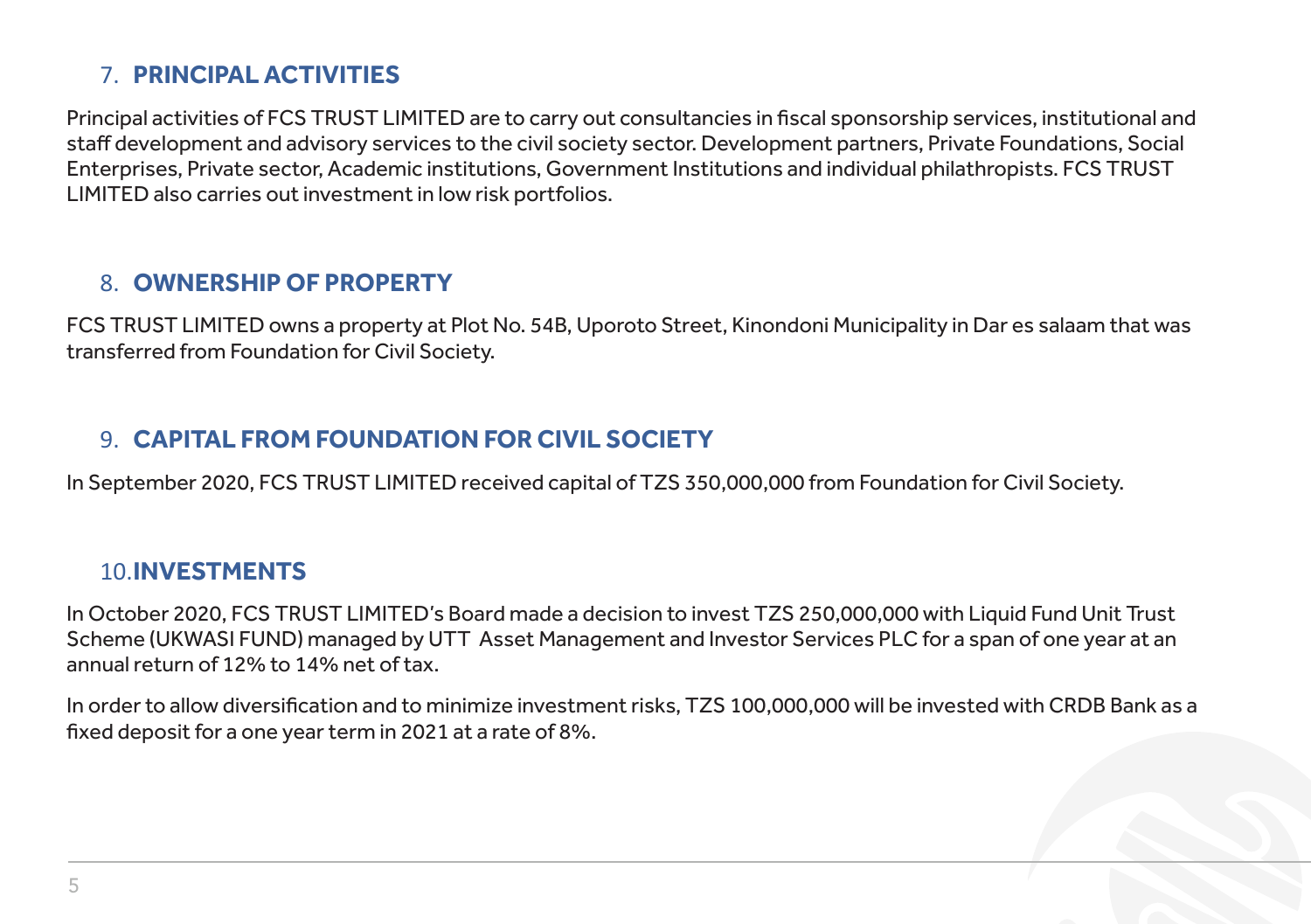#### 11. **DIVIDENDS**

The Directors do not propose payment of a dividends for 2020

#### 12. **CORPORATE SOCIAL RESPONSIBILITY**

In the year 2020, FCS TRUST participated in a Giving Tuesday event organized by its sister company Foundation for Civil Society.

#### 13. **KEY HIGHLIGHT OF THE PERIOD**

#### **For the year 2020, below are the major developments that happened within FCS TRUST**

- 1. Development of company logo, its interpretation and tagline
- 2. Development of key company policies: Financial manual policy, procurement manual and investment manual.
- 3. Development of marketing tools such as website, company profile, and social media accounts
- 4. Implementation of consultancy assignments
- 5. Carrying out a feasibility study for establishing FCS TRUST conference hall at Uporoto area.

#### 14. **AUDITORS**

HLB MELKONSULT was the auditor of FCS TRUST for 18 months (June 2019 to December 2020). A resolution proposing the appointment of the external auditor of FCS TRUST for the year ending 31<sup>st</sup> December 2020 was done by shareholders in the 1<sup>st</sup> extra ordinary Annual General Meeting held on 4<sup>th</sup> December 2020.